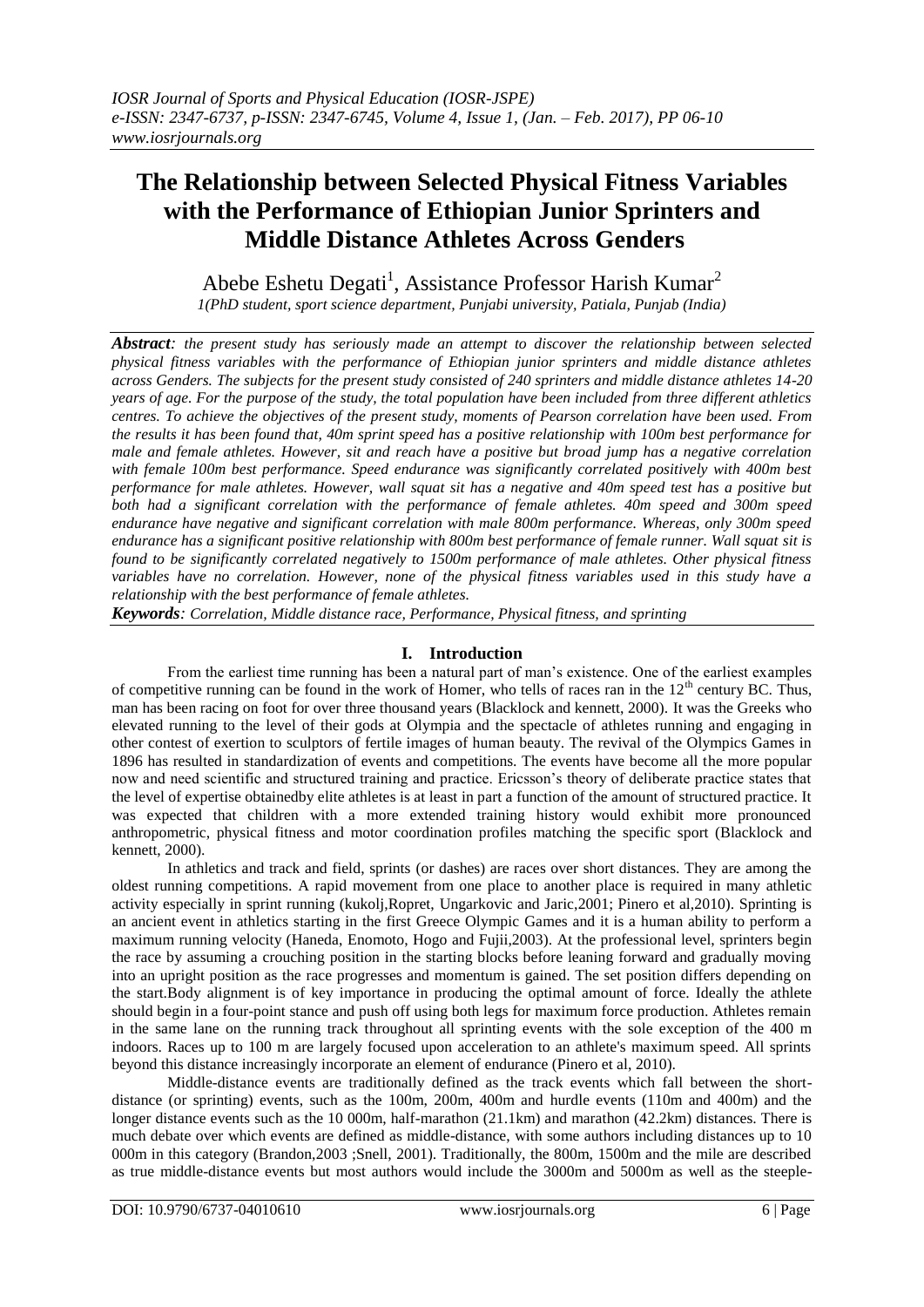chase events (2000m and 3000m), in this category (IAAF, 2010; Snell, 2001). From a physiological perspective, it is clear that the shorter middle-distance events have large anaerobic and aerobic contributions (especially the 800m and 1500m), but as the distance and duration of the events increase, the aerobic component becomes dominant. For this reason, it may be erroneous to regard the 10 000m as a middle-distance event due to the large aerobic component required for success despite the high running velocity which must involve significant anaerobic energy. This notion is supported by Peter Snell, a former top middle-distance runner and more recently, a recognized academic in the field of exercise physiology (Brandon, 2003; Snell, 2001). Having this in mind about the conceptual understanding regardingsprinting and middle distance events from theoretical point of view; there are some researches' conducted at a global and regional levels. Hence, the views and works of the previous researchers who undertake research on the same topic of interest would have been assessed as below. Kumagai et al. (2000) and Blazavich (2001) were separately focused on different dimensions or variables including the limb length, bone width, skin fold thickness, present body fat, somato type, muscular strength, flexibility, speed and anaerobic power in the studies of sprint athletes. According to Kumagai et al. (2000), the study found out that the anthropometric, muscular strength and power are poor predictors of the performance of initial acceleration and maximum speed phase during the sprinting while Blazavich (2001) stated that excessive stretching and flexibility my cause an increase in injuries and a decrease in performance. In addition, several studies were focused on the relationship between different jumping tests and sprinting performance (Habibi et al., 2010; Almuzaine and Fleck, 2008; Kale et al., 2009) stated that, jump power is the best indicator of sprinting ability. SurinderKaur, Dolly and Rajesh Kumar (2016), were also tried to assess different variables with the running performance of 800m athletes. Among the various variables that have been assessed, flexibility has been significantly correlated to performance. Similarly, shoulder, hip, and thigh girth have been significantly correlated. Furthermore, Veligekas, et al (2012) were the studies undertaken on the correlation between standing long jump test and middle distance runners' performance. However, from Ethiopia's perspective, there were no similar researches to date carried out this before on junior sprinters and middle distance runners exclusively.Therefore, the present research aimed to focus on exploringwhether or not there existsignificant relationship between physical fitness parameters and the performance of Ethiopian junior sprinters and middle distance athletes across genders.

## **II. Literature Review**

Physical fitness has been defined as a measure of how well one performs physical activity. In other words, it can also be labelled as body movement produced by muscle action that increases energy expenditure (Kyrolainen et al., 2010). Physical fitness can be divided into health-related physical fitness and motor-related physical fitness. Health-related physical fitness includes muscular strength, muscular endurance, cardiorespiratory endurance and flexibility. Motor-related physical fitness consists of agility, power and balance (Heyward, 2002; So & Choi, 2010). Besides, Deane, Chow, Tillman and Fournier (2005) also indicated that muscular strength is one of the elements of physical fitness.

Different sports are required to have resistance training in order to improve the muscular strength. Although quadriceps, hamstrings and calf muscles are chiefly responsible for propelling the body forward during running and jumping exercise, hip flexor muscles also contribute to bring the free leg forward and upward during the sprinting in recovery phase. However, hip flexor muscles training was ignored or neglected by athletes and coaches. In addition, Kale et al. (2009) stated that jump power is the best indicator of sprinting ability. The lower limb power capability can be evaluated by the jump tests and they provide valid assessments of muscular power. Besides, some research studies showed that there is a high correlation between the leg power and sprint ability by using horizontal and vertical jump displacements as an indirect power measurement (Habibi et al., 2010; Bret et al., 2002).

Moreover, Habibi et al. (2010) found that the jump assessment of single leg hop for distance is strongly related to the sprinting performance  $(r=0.76)$ . In addition, Pinero et al. (2010) indicated that standing long jump test as a predictor to assess the lower body muscular strength is better than the vertical jump test. Standing long jump test is time efficient, practical, and lower in cost and equipment requirements and it could be considered as a general index of youth' muscular fitness. Furthermore, some researchers showed that the standing long jump ability with both sprinting acceleration and sprinting velocity have significant correlation (Peterson, Alvar& Rhea, 2006; Almuzaini& Fleck, 2008; Kale et al., 2009). Moreover, Jenkins and Beazell (2010) stated that flexibility is an individual variable, joint-specific, inherited characteristic that influences by age, gender and ethic group. Similarly, Wang et al. (2003) showed that gender, age, muscle size and warm up are the factors contributing to flexibility. The flexibility of females in hip abduction, flexion and extension are better than males associating with anatomy factors. He also pointed out that strength training caused muscle hypertrophy and limited the flexibility development. In addition, proper stretching can increase range of motion in particular joints in order to produce the optimum running performance and reduce the risk of injuries (Blazevich, 2001; Jenkins &Beazell, 2010). However, Blazevich (2001) stated that excessive stretching and flexibility may cause an increase in injuries and a decrease in performance.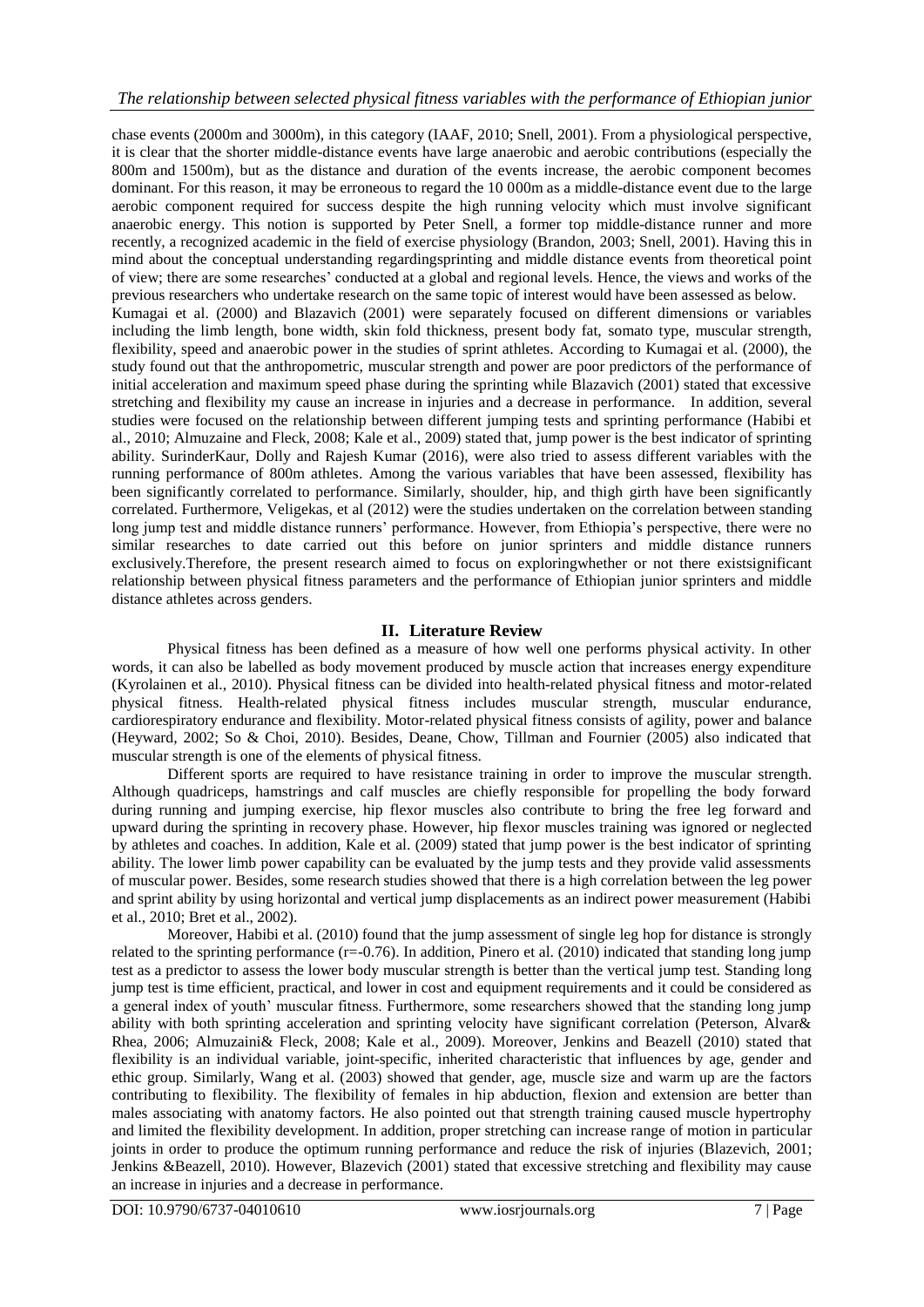### **III. Research Methodology**

In this particular research, the researcher has intensively collected the data in person from a total of 240 junior sprinters (100m and 400m) and middle distance runners (800m and 1500m) aged 14-20. The total population of the research makes up athletes found in three different athletics centres in Ethiopia namely Ethiopian youth sport academy, TiruneshDibaba sport academy and Bokoji sport academy exclusively. For the purpose of the research, the total populations have been included in this study. Theinstruments used to collect the data include measurements such as flexible metric tape and stop watch. In order to undertake the statistical analysis the general moments of Pearson correlation have been used using statistical package for social sciences software version twenty. The result of the analysis has been presented in the form of tables.

#### **IV. Analysis Result And Discussions**

The Pearson correlation between the males and female athlete's performance and the measured variables were computed and shown in table form below.

**Table1.** Pearson correlation between males 100m sprint performance and the measured variables (N=30).

| Variables       |           |       |
|-----------------|-----------|-------|
| Broad jump      | 0.153     | 0.421 |
| Wall squat sit  | 0.103     | 0.589 |
| Sit and reach   | 0.053     | 0.781 |
| Speed 40m       | $0.594**$ | 0.001 |
| Speed endu.300m | 0.233     | 0.216 |

\*\* Correlation is significant at  $\overline{0.01}$  levels (2-tailed).

\* Correlation is significant at 0.05 levels (2-tailed).

It is evident from table 1 that, most ofthe measured variables including broad jump, wall squat sit, sit and reach, speed endurance were not significantly correlated with male 100m sprint performance. However, there was a positive correlation between sprint speed and 100m performance of sprinters ( $r = .595$ ,  $p < .05$ ). This suggests that, the speed helps toincreases100m sprint performance.

**Table 2.** Pearson correlation between males 400m sprint performance and the measured variables (N=30).

| Variables       |          |       |
|-----------------|----------|-------|
| Broad jump      | $-0.076$ | 0.689 |
| Wall squat sit  | 0.013    | 0.948 |
| Sit and reach   | $-0.288$ | 0.123 |
| Speed 40m       | $-0.175$ | 0.355 |
| Speed endu.300m | $0.360*$ | 0.043 |

\*\* Correlation is significant at  $\overline{0.01}$  levels (2-tailed).

\* Correlation is significant at 0.05 levels (2-tailed).

**Table 2:** clearly indicates that, broad jump, wall squat sit, sit and reach, speed, were not significantly correlated with male 400m best performance. However, speed endurance was significantly correlated positively with 400m best performance (r=.360, p<.05).it is evident that, speed endurance assist the performance of 400m male sprinters.

**Table3.** Pearson correlation between males 800m best performance and the measured variables (N=30).

| Variables       |            |       |
|-----------------|------------|-------|
| Broad jump      | $-0.051$   | 0.791 |
| Wall squat sit  | 0.318      | 0.086 |
| Sit and reach   | $0.369*$   | 0.036 |
| Speed 40m       | $-0.596**$ | 0.001 |
| Speed endu.300m | $-0.370*$  | 0.04  |

\*\* Correlation is significant at 0.01 levels (2-tailed).

\* Correlation is significant at 0.05 levels (2-tailed).

The measured variables explicitly, broad jump and wall squat sit, were not significantly correlated with 800m best performance. However, speed and 800m best performance were negatively correlated (r= -.596, p<.05). In addition, there was a positive relationship between sit and reach flexibility test and 800m best performance of an athlete (r=.369, p<.05). Furthermore, a negative significant correlation between speed endurance and 800m best performance were found (r= -.370, p<.05). Athlete who got highest performance in 800 meter test has significant relationship between the selected physical fitness variables (speed 40m, sit and reach and 300m speed endurance). It is proved that speed 40m, sit and reach and 300m speed endurance also help to increase 800 meter performance.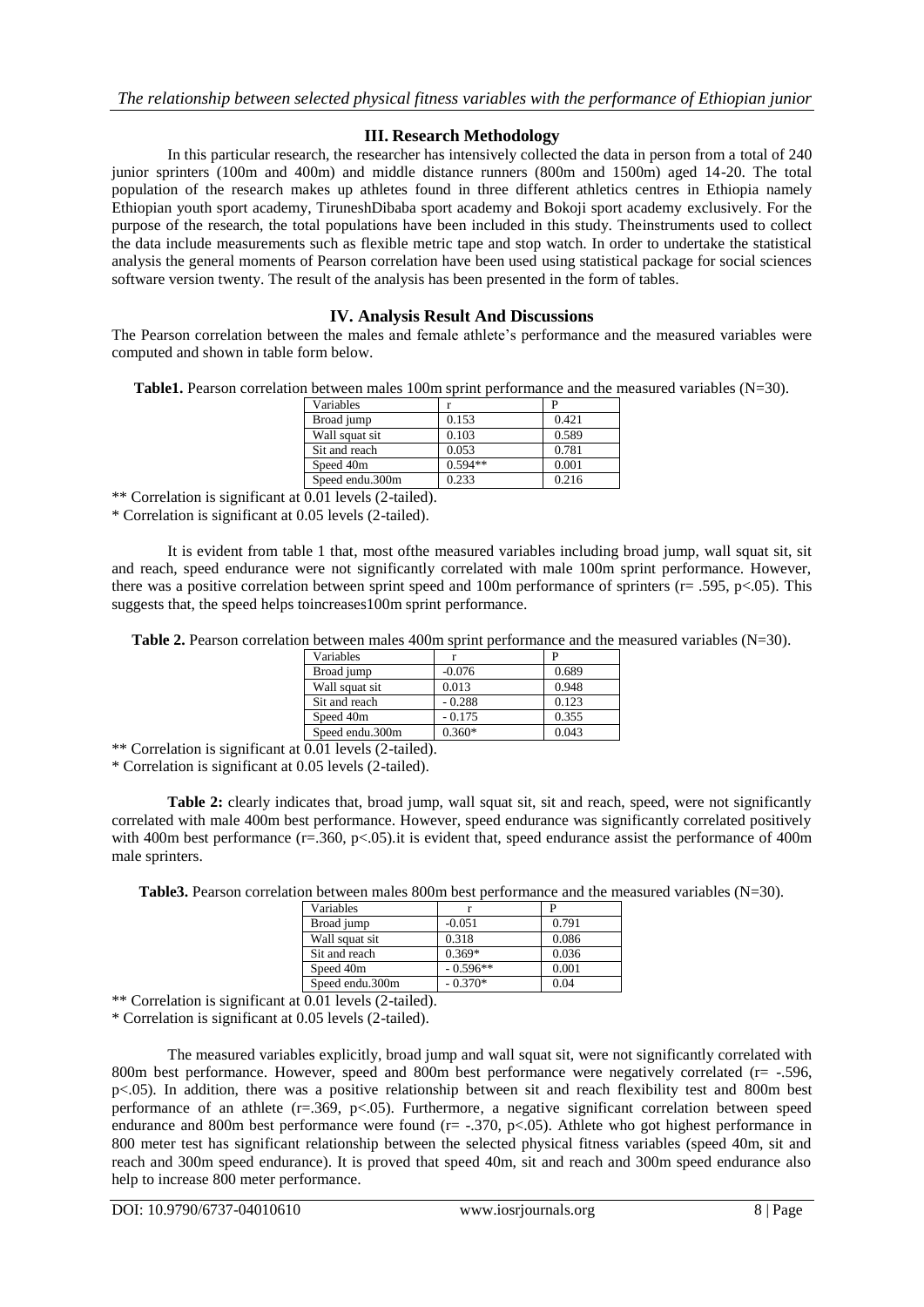| <b>Table 4.</b> Pearson correlation between males 1500m best performance and the measured variables $(N=30)$ . |  |
|----------------------------------------------------------------------------------------------------------------|--|
|----------------------------------------------------------------------------------------------------------------|--|

| Variables P     |           |       |
|-----------------|-----------|-------|
| Broad jump      | $-0.065$  | 0.732 |
| Wall squat sit  | $-0.374*$ | 0.041 |
| Sit and reach   | 0.164     | 0.441 |
| Speed 40m       | $-0.004$  | 0.985 |
| Speed endu.300m | 0.353     | 0.55  |
| 0.0111.721      |           |       |

\*\* Correlation is significant at 0.01 levels (2-tailed).

\* Correlation is significant at 0.05 levels (2-tailed).

From table 4 it is evident that, there was no significant relationship between male 1500m performance and broad jump, sit and reach, speed, speed endurance, Nevertheless, there was a negative relationship between wall squat sit and the performance of 1500m male athletes ( $r = -0.374$ ,  $p < 0.05$ ). This implies that, as the strength of hamstring muscle decreases, the time taken to finish 1500m race increases. Hence, performance decreases.

**Table 5.** Pearson correlation between females 100m sprint performance and the measured variables (N=30).

| Variables P     |           |       |
|-----------------|-----------|-------|
| Broad jump      | $-0.394*$ | 0.031 |
| Wall squat sit  | $-0.092$  | 0.628 |
| Sit and reach   | $0.592**$ | 0.002 |
| Speed 40m       | $0.609**$ | 0.000 |
| Speed endu.300m | $-0.017$  | 0.931 |

\*\* Correlation is significant at 0.01 levels (2-tailed).

Table5 clearly shows that, there was a negative correlation between broad jump and 100m performance of female sprinters ( $r = -0.394$ ,  $p < 0.05$ ). Furthermore, sit and reach was significantly correlated positively with the performance of 100m female sprinters  $(r=.592, p<.01)$ . Moreover, there was a positive relationship between speed and 100m best performance  $(r=.609, p<.01)$ . But, wall squat sit and speed endurance were not significantly correlated with the 100m best performance of female sprinters. Sprinter who got highest performance in 100 meter test has significant relationship between the selected physical fitness variables (speed 40m, sit and reach and broad jump). It is evidenced that speed 40m, sit and reach and broad jump also help to increase 100 meter sprint performance of female athletes.

**Table 6.** Pearson correlation between females 400m sprint performance and the measured variables (N=30).

| VariablesP      |           |       |
|-----------------|-----------|-------|
| Broad jump      | $-0.128$  | 0.499 |
| Wall squat sit  | $-0.372*$ | 0.042 |
| Sit and reach   | $-0.104$  | 0.585 |
| Speed 40m       | $0.347*$  | 0.044 |
| Speed endu.300m | $-0.062$  | 0.743 |

\*\* Correlation is significant at 0.01 levels (2-tailed).

\* Correlation is significant at 0.05 levels (2-tailed).

The measured variables including, broad jump, sit reach, speed endurance, were not significantly correlated with the performance of 400m female sprinters. However, wall squat sit was negatively correlated with the performance of 400m sprinters (r= -.372, p<.05). Moreover, speed and 400m best performance were significant correlated positively ( $r = .357$ ,  $p < .05$ ).

**Table7.** Pearson correlation between females 800m best performance and the measured variables (N=30).

| Variables P     |          |       |
|-----------------|----------|-------|
| Broad jump      | 0.103    | 0.589 |
| Wall squat sit  | 0.267    | 0.153 |
| Sit and reach   | $-0.075$ | 0.694 |
| Speed 40m       | 0.297    | 0.111 |
| Speed endu.300m | $0.355*$ | 0.046 |

\*\* Correlation is significant at 0.01 levels (2-tailed).

\* Correlation is significant at 0.05 levels (2-tailed).

Except speed endurance, which was significant correlated positively with the best performance of 800m female athletes ( $r=0.355$ ,  $p<0.05$ ), the remaining variables such as broad jump, wall squat sit, sit reach, and speed, were not significantly correlated with the best performance. Therefore, 300m speed endurance contributes for best performance 800m female athletes at 5% level.